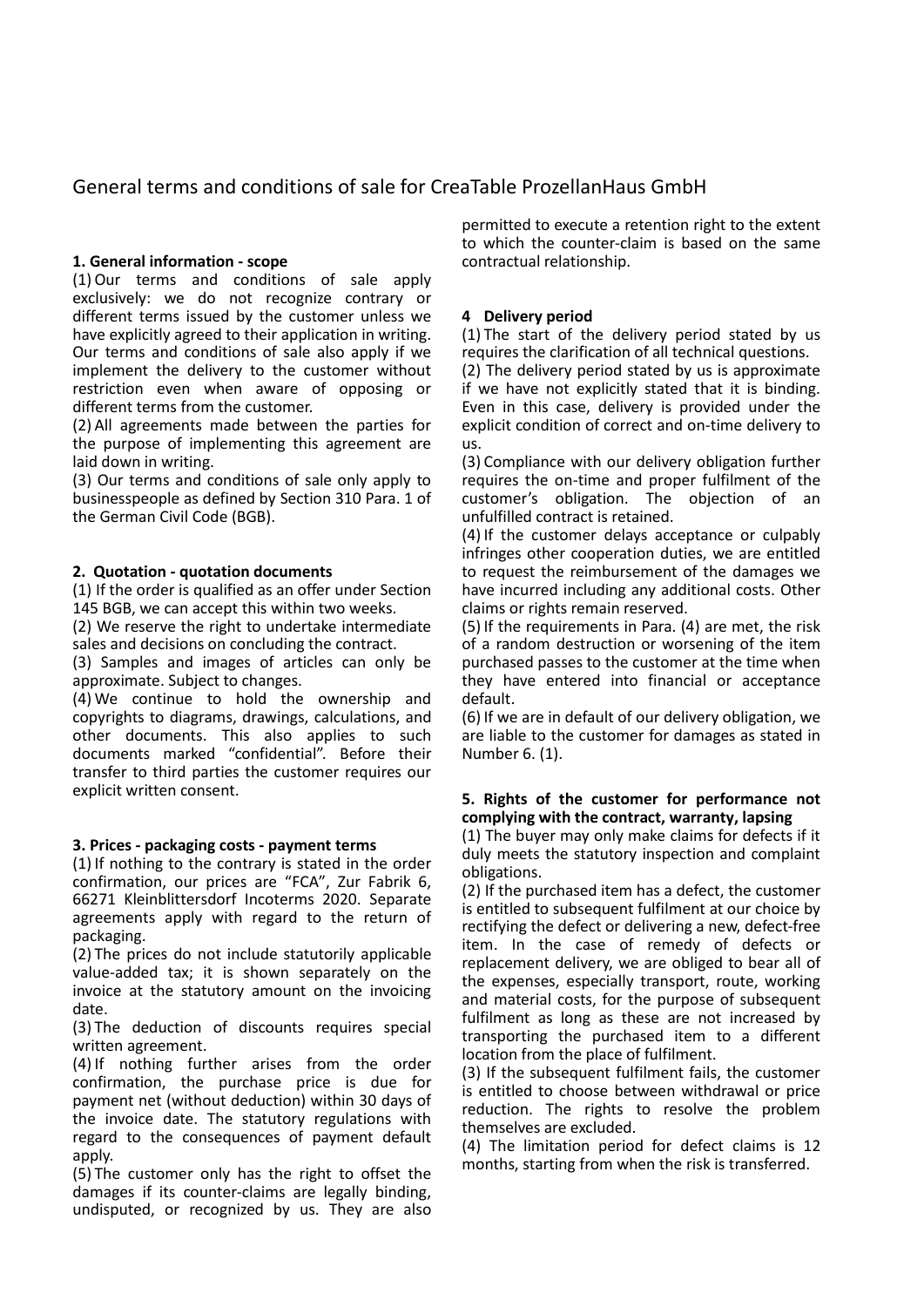# General terms and conditions of sale for CreaTable ProzellanHaus GmbH

## **6. Liability**

(1) We are liable to the customer but restricted to foreseeable damage that typically occurs if (i) we culpably infringe a key contractual obligation or (ii) the customer asserts claims for damages that are based on gross negligence, including the gross negligence of our representatives or vicarious agents. For default we are liable within the framework of liquidated damages only up to a maximum of 0.5% of the order value for each week of default and up to a maximum however of 5% of the order value.

(2) The liability for culpable injury to life, limb or health, the liability for claims for damages based on intentional misconduct issuing a guarantee the liability under the Product Liability Act are unaffected.

(3) If nothing to the contrary is stated above liability is excluded.

This applies in particular to claims for damages arising from culpability when concluding the contract, other breaches of duty or the tort claims for the compensation of damage to property under Section 823 of the German Civil Code (BGB).

(4) The limitation stated in 6. (1) also applies if the customer requests the reimbursement of costs with no purpose in place of a claim for the reimbursement of damages.

(5) If the liability for damages is excluded or restricted for the customer, this also applies with regard to personal liability for damages relating to our employees, representatives, and vicarious agents.

### **7. Securing the retention of title**

(1) We retain ownership of the item purchased until receipt of all payments from the delivery contract. If the customer acts in a manner contrary to the contractual obligations, especially in the event of a default in payment, we are entitled to take back the goods purchased. The return of the goods purchased to us always represents a withdrawal from the contract. After returning the goods purchased, we are authorized to offset the sale proceeds against the customer's liabilities minus appropriate sale costs.

(2) If the goods purchased are in another country in line with contractual agreements, the customer is obligated at our request to undertake all necessary actions to obtain for us a right to protect our payment claims that is as close as possible or equivalent to the retention of title.

(3) The customer is obliged to treat the item purchased carefully; in particular, they are obliged to adequately insure it for the replacement value against damage from fire, water, and theft at their own expense. If maintenance and inspection work is required, the customer must carry out this work on time and at their own expense.

(4) If goods are pledged or there are other interventions by third parties, we must be informed without delay in writing so that we can initiate third party objection claims as defined in Section 771 of the German Code of Civil Procedure - ZPO. If the third party is not able to reimburse us for the costs of a lawsuit under Section 771 ZPO, the customer is liable for the loss incurred by us.

(5) The customer is entitled to sell on the purchased item in normal business operations; but it already assigns to us all claims in the final invoicing amount (including VAT) of our receivable arising from the ongoing sale against its customer or third parties no matter whether the item purchased is sold on with or without processing. The customer is entitled to collect this claim even after the assignment. This does not affect our entitlement to collect the claim itself. We are however obliged not to collect the receivable as long as the customer complies with its payment obligations from the income received, is not in default of payment and in particular no settlement or insolvency proceedings have been started and payments have not stopped. If this is the case however, we can also request that the customer informs us of all assigned claims and their debtors, provides all of the information required for collection, hands over the associated documents and informs the debtors (third parties) about the assignment.

(6) The customer always processes or transforms the delivery item for us. If the goods are processed with other objects that do not belong to us, we acquire joint ownership of the new item in the same ratio as the value of the goods (final invoice amount incl. VAT) to the other processed items at the time of the processing. The same rules shall apply to the item produced through processing as for the purchased item that is subject to retention of title.

(7) If the goods purchased are combined indivisibly with items that do not belong to us, we acquire joint ownership of the new item in the ratio of the value of the purchased item (final invoice amount, including VAT) to the other combined items at the time they are combined. If the items are mixed such that the customer's item is viewed as the main item, it is agreed that the customer transfers joint ownership to us in the same ratio. The customer shall assign the sole ownership or co-ownership resulting therefrom to us.